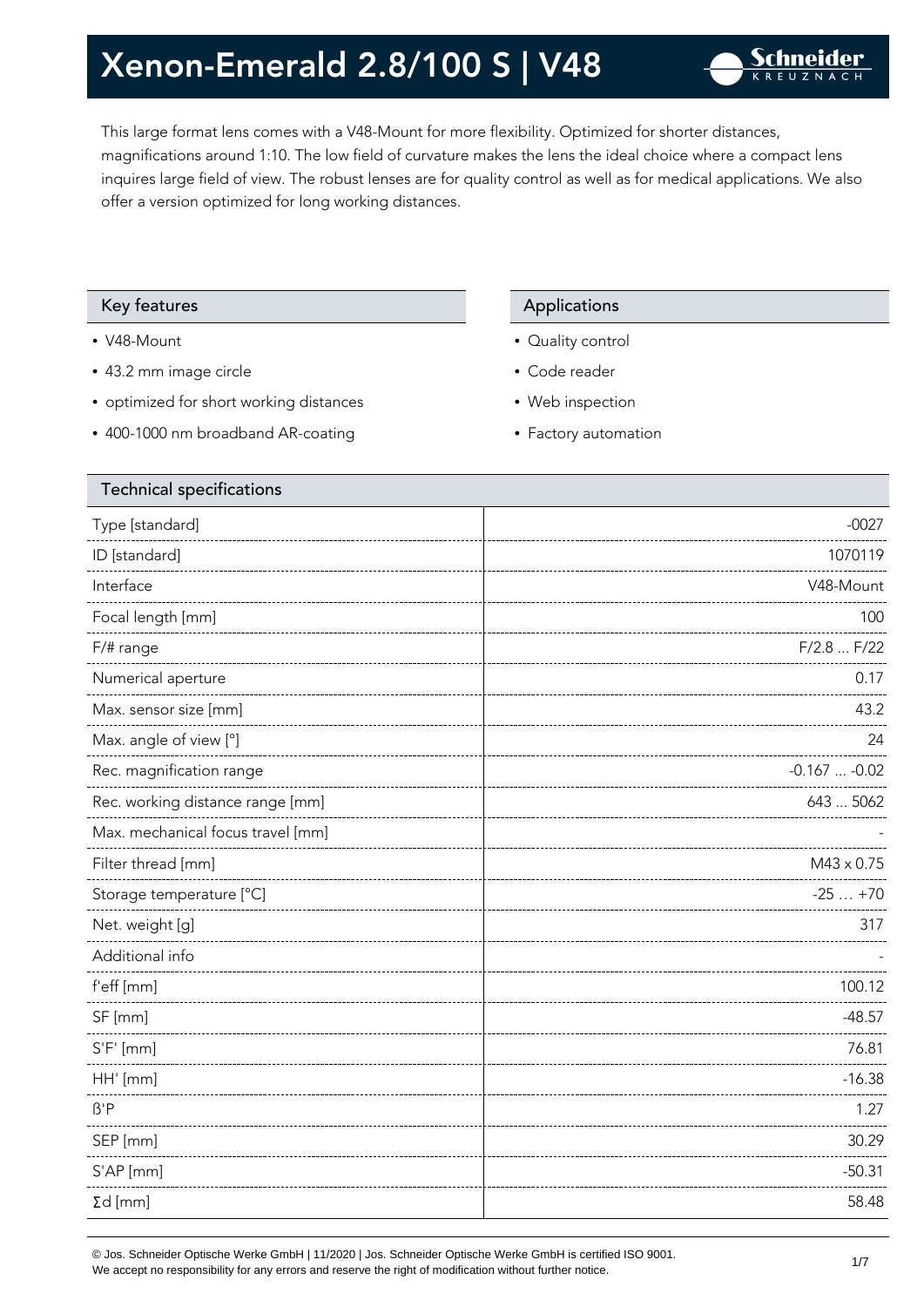

### MTF charts

| Spectrum name    |     |     |  |     |     |     |  |
|------------------|-----|-----|--|-----|-----|-----|--|
| Wavelengths [nm] | 425 | 475 |  | 575 | 625 | 675 |  |
| Rel. weights [%] |     |     |  | ∩∼  |     |     |  |









 $\overline{0}$ 





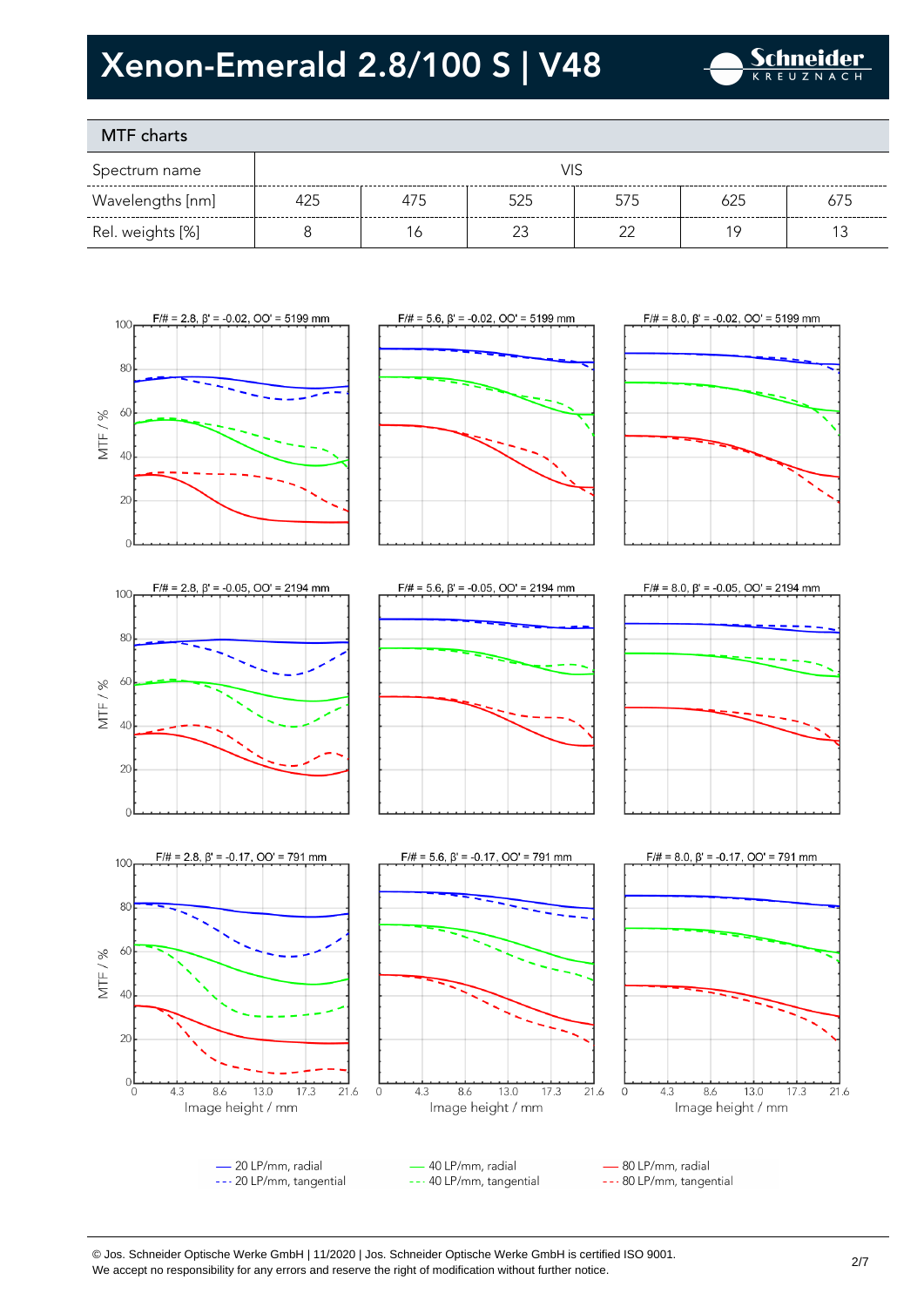

#### Rel. illumination vs. image height



|                          | $- -$ F/# = 2.8, $\beta$ = -0.02         |  |
|--------------------------|------------------------------------------|--|
|                          | $- -$ F/# = 5.6, $\beta$ = -0.02         |  |
|                          | $- -$ F/# = 8.0, $\beta$ = -0.02         |  |
|                          | $\rightarrow$ F/# = 2.8, $\beta$ = -0.05 |  |
|                          | $\rightarrow$ F/# = 5.6, $\beta$ = -0.05 |  |
| $\overline{\phantom{0}}$ | $F/\ddot{=} = 8.0, \ \beta = -0.05$      |  |
|                          | $F/\ddot{=} = 2.8$ , $\beta = -0.17$     |  |
|                          | F/# = 5.6, $\beta$ = -0.17               |  |
|                          | F/# = 8.0, $\beta$ = -0.17               |  |
|                          |                                          |  |

#### Distortion vs. image height



#### Transmittance vs. wavelength

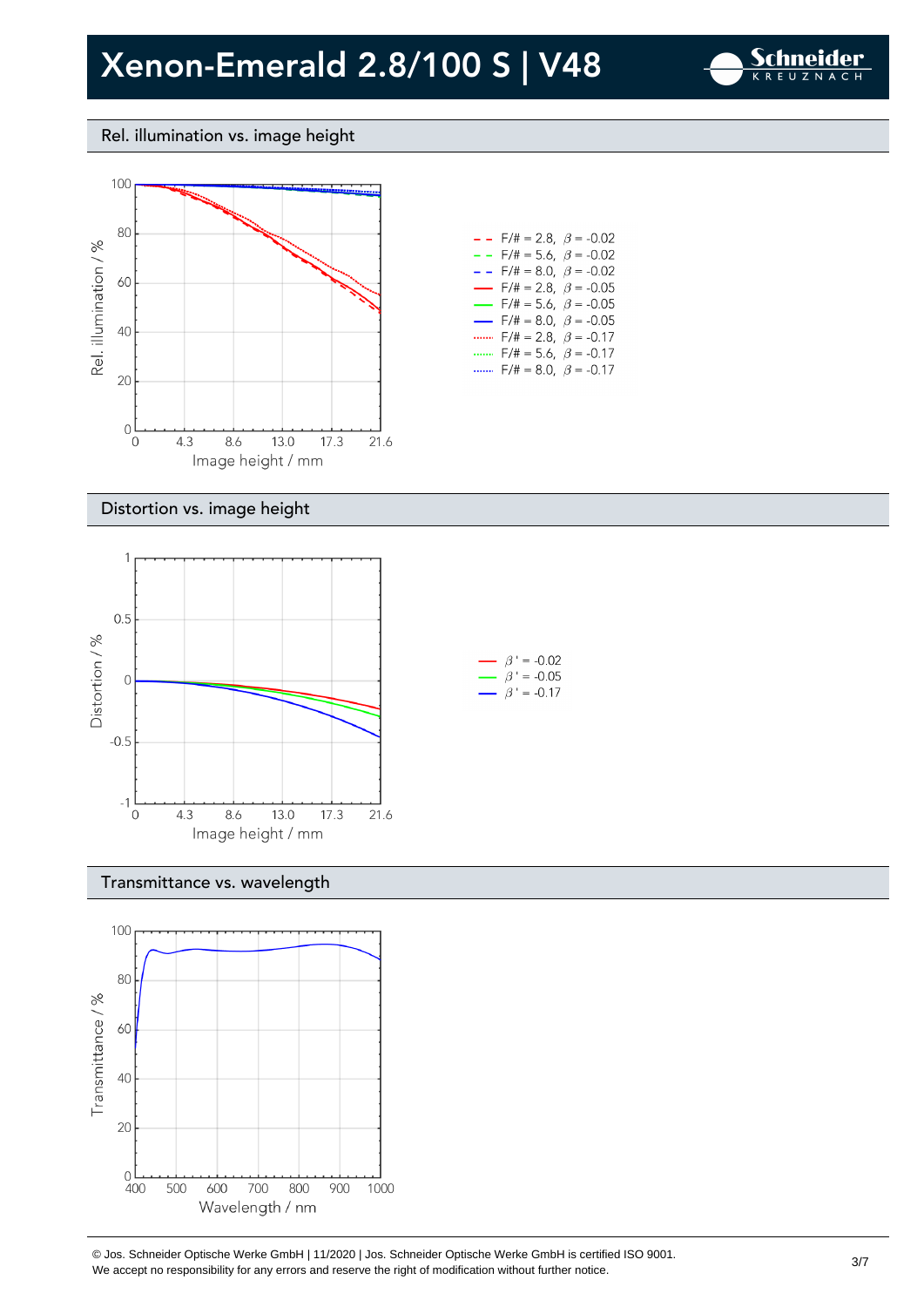

### Technical drawings



standard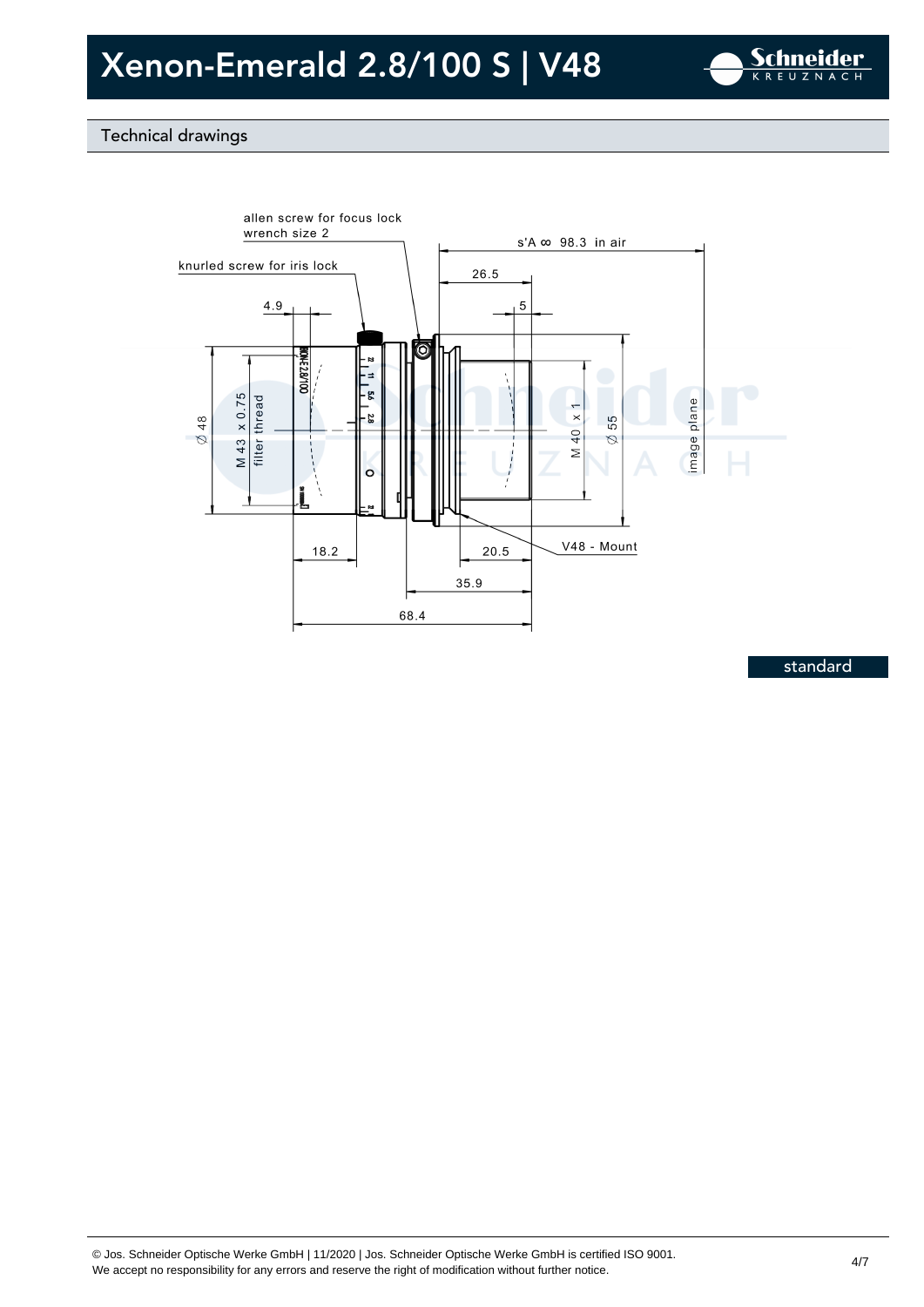

| Accessories    | Mount                   | Eff. length      | ID      |
|----------------|-------------------------|------------------|---------|
| Adapter        | V48 / C-Mount           | $8.5 \text{ mm}$ | 1072650 |
|                | V48 / TFL-Mount         | 8.5 mm           | 1098492 |
|                | V48 / M42 $\times$ 0.75 | $8.5 \text{ mm}$ | 1072652 |
|                | $V48 / M42 \times 1$    | $8.5 \text{ mm}$ | 1072660 |
|                | V48 / M58 x 0.75        | $10 \text{ mm}$  | 1072659 |
| Extension tube | V48 / V48               | $10 \text{ mm}$  | 1072661 |
|                | V48 / V48               | $25 \text{ mm}$  | 1072651 |
|                | V48 / V48               | $50 \text{ mm}$  | 1072662 |